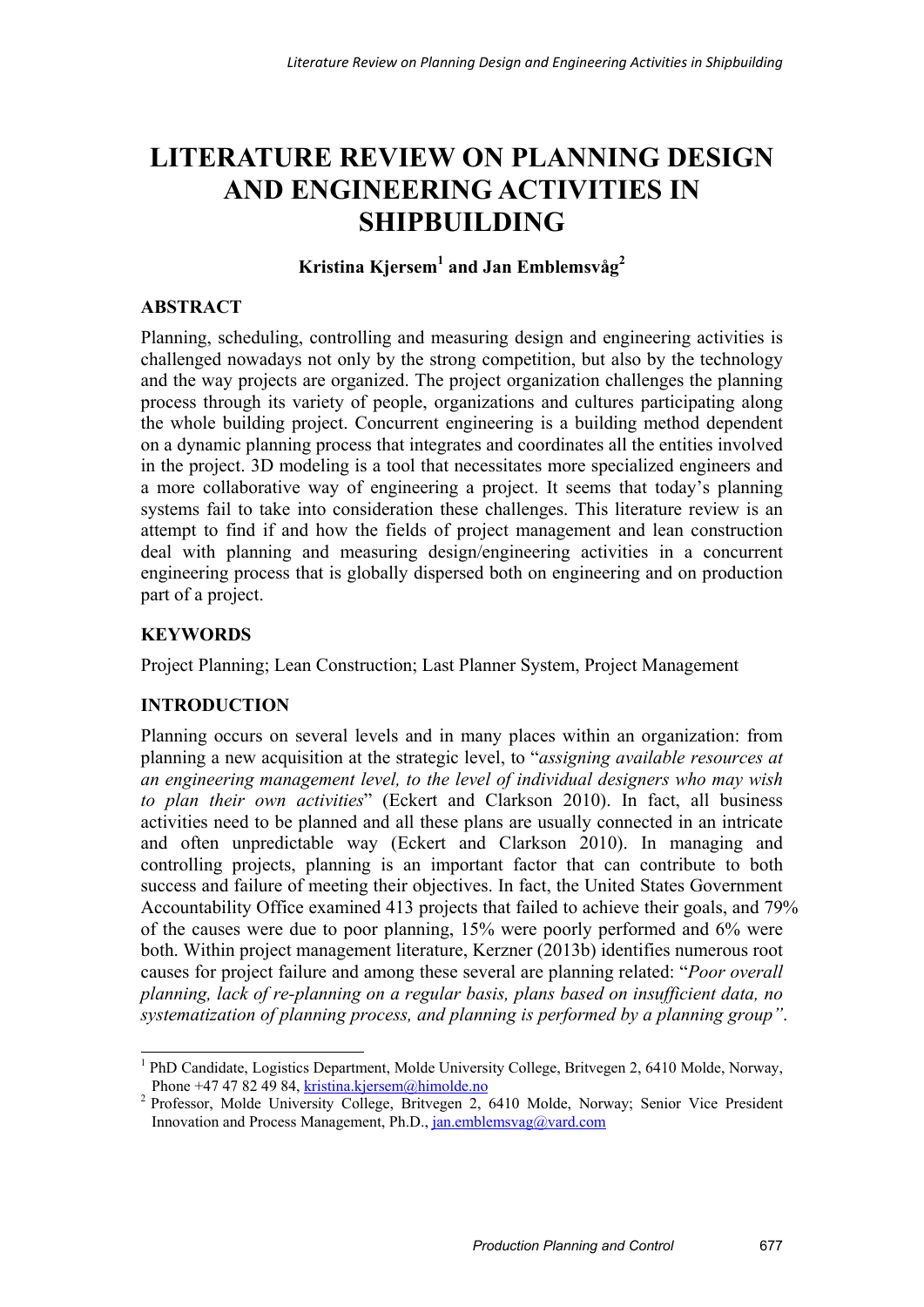The "Guide to Lean Enablers for Managing Engineering Programs" published by the Joint MIT<sup>1</sup>-PMI<sup>2</sup>-INCOSE<sup>3</sup> Community of practice on Lean in Program Management combines the three knowledge domains of operation research, systems engineering and project management in order to "*distill and integrate the best ideas and practices from those and address the today's challenges*" (Oehmen et al. 2012). Among the ten challenge themes in engineering programs identified within the guide, two of these are directly connected to project/program planning and controlling processes: *"Insufficient planning; and improper metrics*".

The Lean Construction literature emphasizes the importance of good and practical planning systems that involve the right people and processes. The best example here is Last Planner System created with the aim of improving the planning process in a construction project. Although most of the practitioners and academics agree that planning is undeniably essential to assure project success, the project planning in many organizations within different industries "*leaves a lot to be desired* "(De Reyck 2010).

One of the industries focusing on improving the planning process is the shipbuilding industry in Norway. This paper is part of a PhD research, developed in collaboration with Norwegian Research Council, Vard Group AS, SINTEF, Molde University College and Molde Research Institute, that analyzes the planning processes for design and engineering activities within shipbuilding. The rest of the paper is organized as follows: first a presentation of shipbuilding in Norway; then the methodology approached for the literature review, followed by the preliminary findings and a conclusion part.

#### **SHIPBUILDING IN NORWAY**

Shipbuilding in Norway has, during the last two decades, become a more and more geographically dispersed and multicultural industry where most of the shipyards build their hulls outside Norway in an attempt to remain competitive in an increasingly demanding market. Building hulls in other countries has proved to be a challenge from several perspectives such as: Planning the whole project, engineering the project, logistical issues, procurement, strategy, cultural differences and so on.

Yet, one important characteristic of Norwegian shipbuilding industry is its flexibility. This gives customers the possibility to decide many features of the vessel during the building process which is characteristic to the Engineering-to-Order (ETO) approach. Maintaining this flexibility while finding feasible solutions to the challenges mentioned above has become a complex process in which the industry needs to analyze and improve every practice used along the project execution.

Most of the shipyards in Norway are approximately matrix organized where each vessel to be built is a project managed by a project management team with support from the line organization. The planning process of these projects was until recently mainly focused on the production part of a project without integrating design or engineering activities. But, a stronger competition on shorter building period, a more

1

<sup>&</sup>lt;sup>1</sup> Massachusetts Institute of Technology

<sup>2</sup> Project Management Institute

<sup>&</sup>lt;sup>3</sup> International Council for Systems Engineering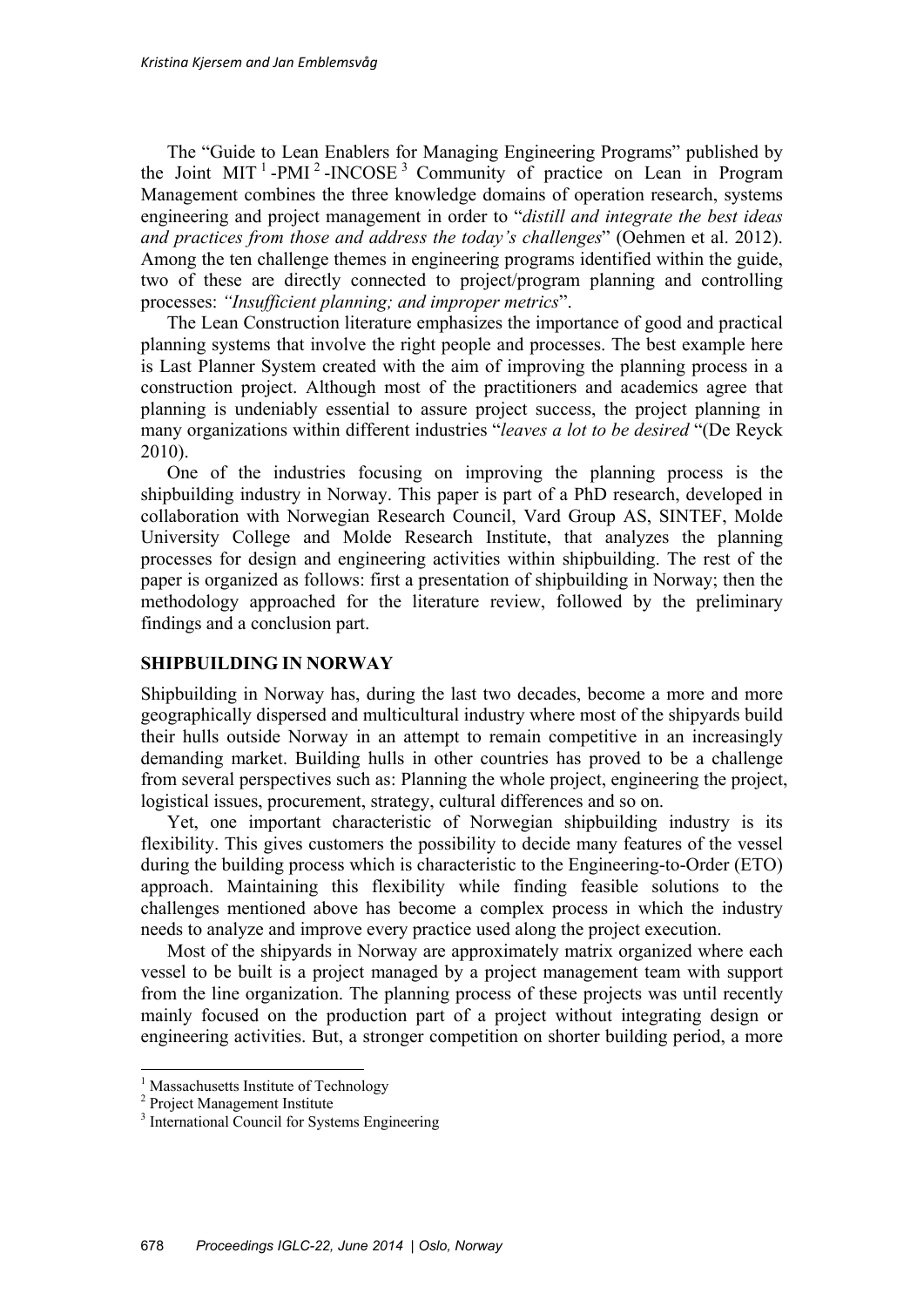geographically dispersed organization, the adoption of 3D modeling as a working tool in a concurrent building process where Engineering, Procurement and Construction (EPC) is almost performed in parallel, and increasing complexity of the ship, challenged the need to integrate design and engineering activities within the planning process. Figure 1 presents both the sequential and the concurrent approaches used within shipbuilding industry, as well as some of the advantages of using a concurrent building method. The sequential building approach is simple and follows a wellestablished logical way of thinking: first design and engineer the project, then buy the equipment and the materials, and then build the vessel. This is typically the way ship architecture in the Far East. Through the concurrent approach, the building period is reduced by producing parts of the vessel as soon as they are finished on the drawing/modeling phase. However, a successful concurrent approach is dependent on a dynamic planning process, excellent coordination and a good communication system between entities involved within the project (Emblemsvåg 2012). In fact, Pieroni and Naviero (2006), and Andristos and Perez-Prat (2000) claim that due to the strong competition on shorter delivery period in the shipbuilding industry, this industry seems to be more interested in implementing concurrent engineering (CE).



Figure 1: Sequential versus Concurrent EPC (Emblemsvåg 2012)

One of the shipyards in Vard Group in Norway, implemented a new planning method called Lean Project Planning (a tool based on the marriage between Last Planner System and Earned Value Management) that proved to be a success for the Norwegian production department (Emblemsvåg 2014a). However, this planning tool was implemented only at the production department. Challenges of using this approach in the design and engineering processes includes: 1) engineers have historically not been involved in the planning process and have less training in defining and measuring their work clearly or work according to a plan; 2) engineering assignments can be iterative and hence hard to measure progress with respect to production of drawings as traditional project planning suggest and 3) engineering assignments are harder to define precisely due to 3D modeling and the inherent iterative nature of engineering (Emblemsvåg 2014b).

For example, in a recent discussion with some technical coordinators on some ongoing projects they estimate that the Percent Plan Complete (PPC), the percentage of activities completed as planned, for design/engineering activities was between 50-60% compared with production where the PPC was over 90%. Given the performance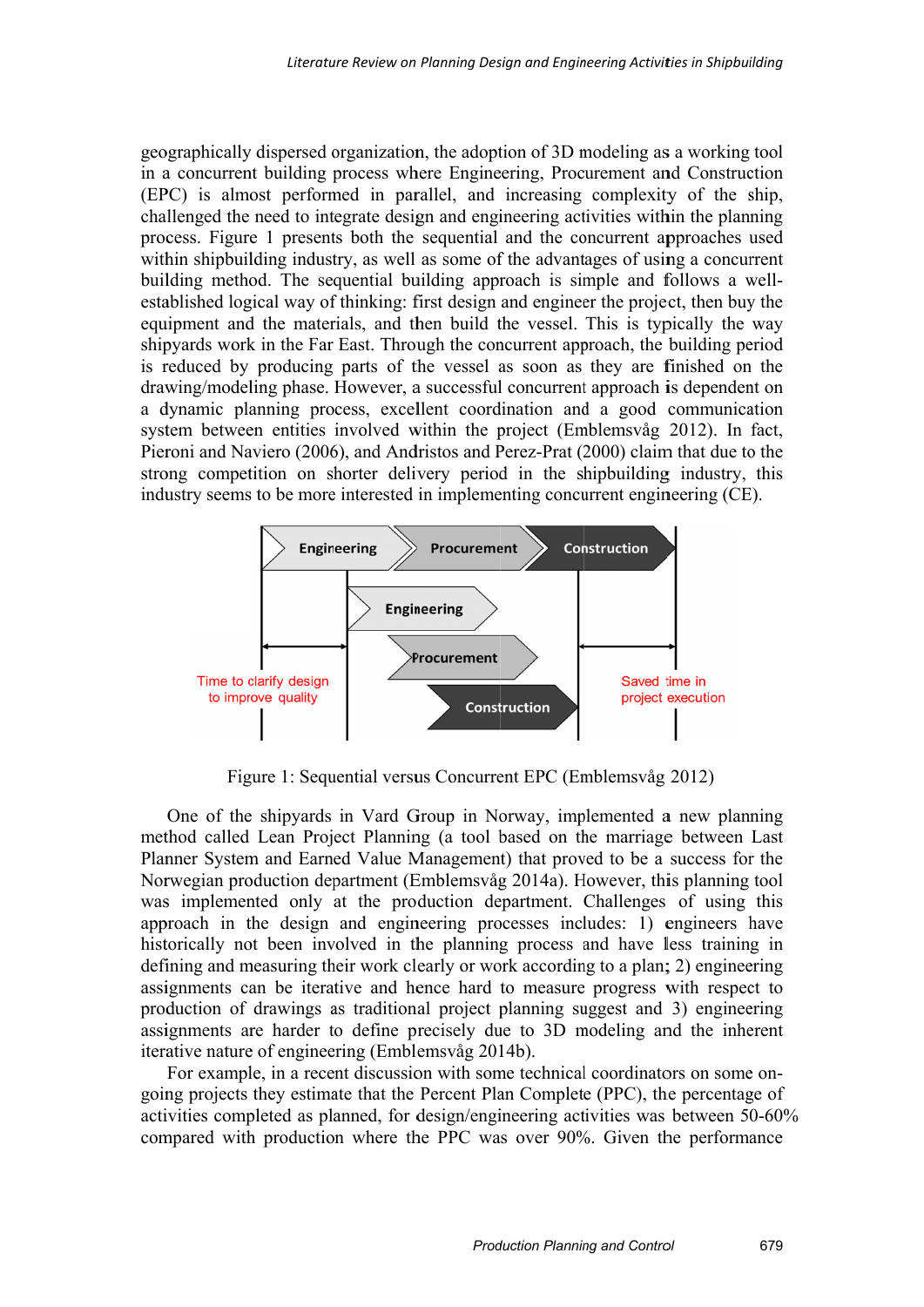problems of engineering projects in general it is evident that research is needed for establishing an approach that can improve the performance of engineering projects.

This leads us to the main focus of this paper which is to identify what is the current best practice in planning of design and engineering activities including 3D modeling tools, performed within a concurrent EPC environment. An additional challenge is that design/engineering and production value chains are geographically dispersed and multicultural. In order to understand the challenges better, a short description of the design and engineering processes for the case study is needed.

#### **DESIGN AND ENGINEERING PROCESS– CASE DESCRIPTION**

The design and engineering process within a shipbuilding project is divided through a somehow unclear delimitation particularly in engineering. The Design department, usually a separated group inside the company, is the one involved within the project from the beginning and ends with an approved class package from the Class Society. In this process they also create a basic 3D model that fit customer's main ideas about the future vessel and is used during the negotiation phase. At the end of negotiation phase, a General Agreement (GA) drawing together with a specification document (written in collaboration between customer, Design department and Procurement) become an important part of the contract. The shipyard selects a Project Manager and the project organization that will follow the whole project and complete the engineering process culminating in detailed production drawings in the thousands. The assigned Technical Coordinator (TC) is now in charge of the rest of the designand engineering phase of the project. His/her main task is to coordinate the engineers allocated to the project and the flow of information both within the organization and towards procurement, production, suppliers and the customer as well as Class Society and authorities. Most of the engineering activities are either related to coordination or to 3D modeling. An interesting aspect of 3D modeling tools is that by offering the possibility to see more details within each drawing, it also makes the work more laborious due to the fact that each small detail must be created and introduced into the model. Another issue regarding 3D modeling is that the modeling process now involves more specialized engineers. Planning, controlling and measuring the progress of all these activities and all resources therefore become a more complex process than presupposed by traditional planning approaches.

The planning phase of the whole project is by now containing a Master Plan including a Milestones Plan and the activities allocated to each of the major entities involved within the project: Design department; Engineering; Basic Design; Hull yard; Outfitting yard; Piping; Electro; HVAC (Heating, Ventilation and Air Conditioning); and Accommodation. These entities are involved both in the 3D modeling and production phases and are responsible for planning their own activities according to the Master Plan. The detail engineering phase coordinated by the TC located at the outfitting yard is planned based on a drawings list containing several hundred items to be allocated per entity involved within the project. Due to a lack of necessary resources, many of the 3D modeling activities are subcontracted to different companies located outside shipyard premises. Most of these subcontractors create their own internal project organization to keep control over progress and deliveries. But, even though the design and engineering activities are split between so many organizations, the tasks of each discipline are interdependent in terms of contents,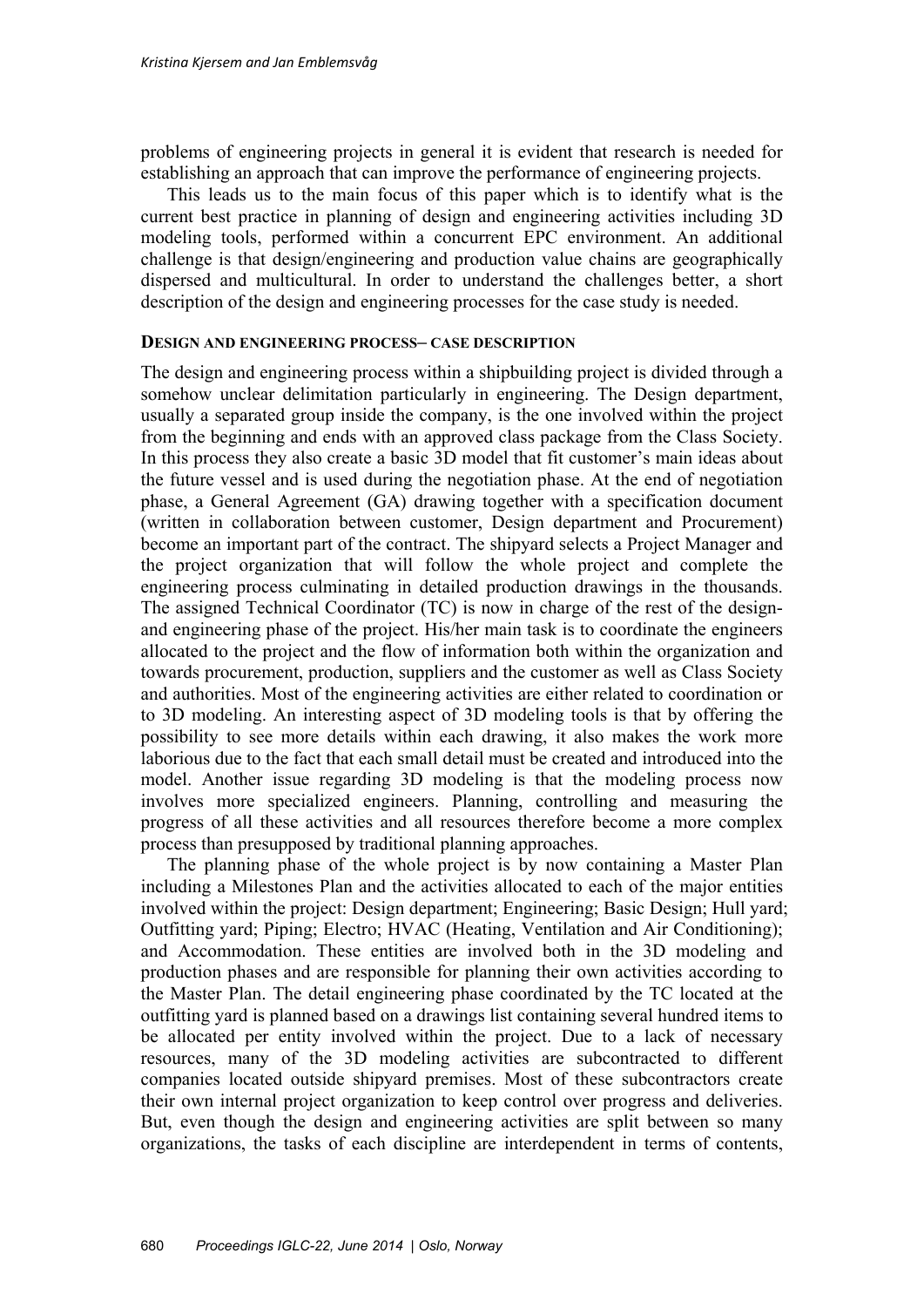time and technical solutions (Kerosuo et al. 2012). This creates significant coordination and planning issues.

Analysing the description of the practices used by the shipyards to manage their projects one can notice that even though each ship a approximately matrix organized, their design and engineering activities are managed more like network organizations with the Project Manager (PM) and Technical Coordinator as hub. This is an important aspect for managing the design and engineering work.

A network organization as defined by (Gray and Larson 2006, Morris and Pinto 2004) is an "alliance of several organizations for the purpose of creating products and services for the customers". Within such projects a core company coordinates the network while providing few core competencies like product development or procurement. The advantages of this type of organization are: 1) Cost reduction; 2) High level of expertize by hiring firms with know-how (the company can focus on developing its core competencies); 3) Flexibility by being able to combine own resources with talents of other companies. Among the disadvantages of such organization are: 1) Coordination breakdowns due to challenges in adjusting mutual objectives or accepting close collaboration; 2) Loss of control due to the fact that core company do not have direct authority over the hired team; 3) Conflicts due to different perspectives on value, priorities, and culture. Project management literature recommends choosing the project organization according to the project's needs (Morris and Pinto 2004) and that of course, influences the project planning process. Within shipbuilding projects network organized projects seem to be the norm and the advantages and disadvantages listed above are experienced by practitioners.

Figure 2 illustrates both internal (daughter company with the group) and external entities involved within a shipbuilding project from the perspective of a Technical Coordinator. Most of the entities have their own project organization behind them and that is an important aspect on the flow of communication. Another important aspect here is that without a standardized planning process the planning process become dependent on the skills and personal abilities of every Technical Coordinator.



Figure 2: Network organized projects

This type of project organization is not a typical lean organization and it is the task of this PhD research to find out if it is feasible to implement lean concepts in such complex organization structure.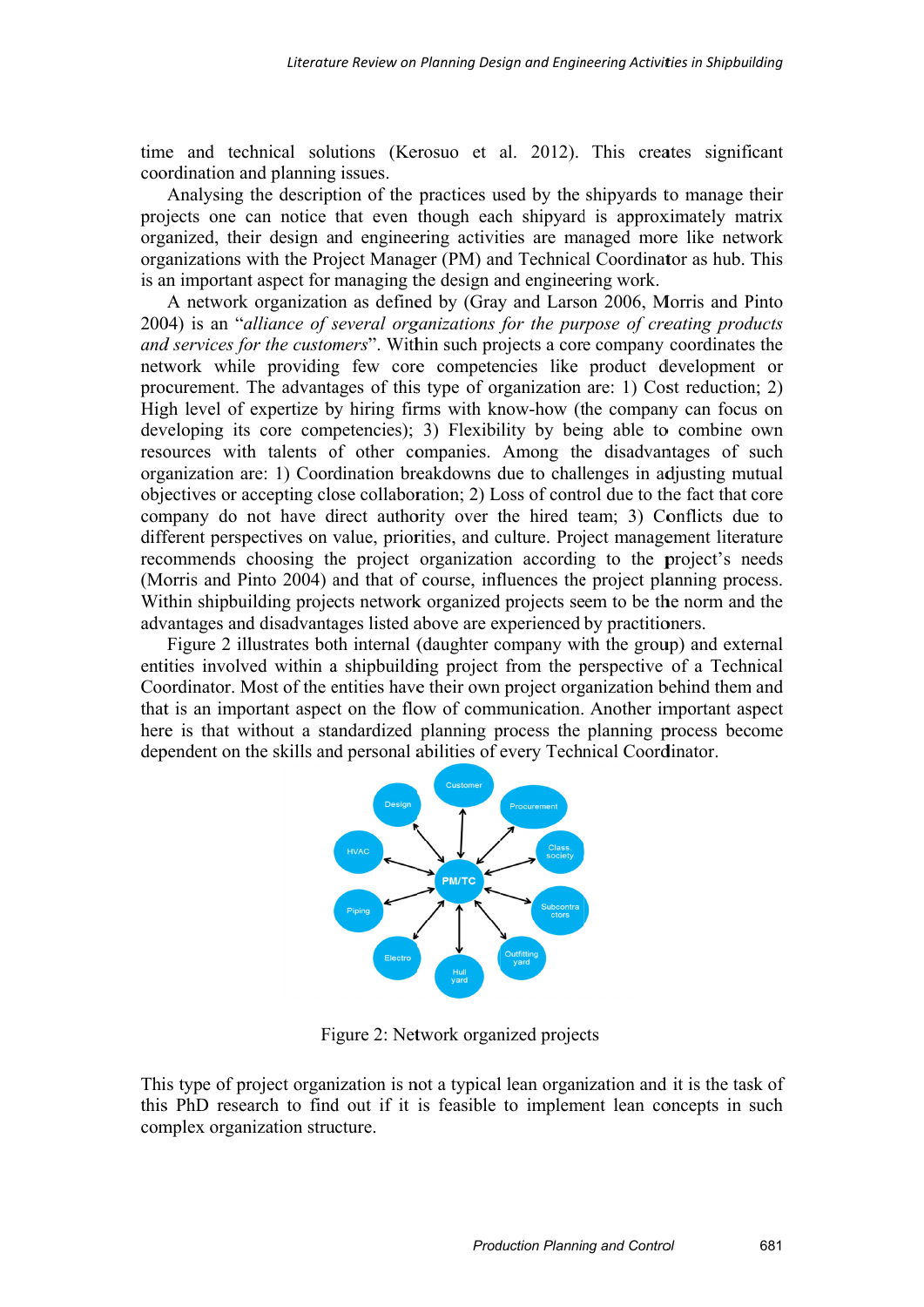Looking at all the factors influencing the planning process of engineering activities, it becomes clear that this is a challenging process. How to manage such activities? How to measure the physical progress correctly so that we can judge whether the project is on schedule, behind the schedule, or ahead the schedule? How to identify root causes of deviations so that solution can be found quickly and the project can return back on track (Emblemsvåg 2014b)? This paper consequently, focuses on identifying the state-of-the-art within planning of design and engineering activities. The methodology approached for this research is described next.

## **LITERATURE REVIEW**

The literature review was based on internet search and through Molde University College a number of databases were searched, such as ProQuest; Science Direct; Planning Planet; Google Scholars; Project Management Institute, Lean Advancement Initiative; International Council on Systems Engineering, and Lean Construction Institute. The subsequent phase of the research was to find literature that is specialized in project planning, scheduling, measuring metrics for engineering activities in order to find out how this is done in domains like: shipbuilding, construction, IT, systems engineering, and project management.

One of the most useful documents found is "The Guide to Lean Enablers for Managing Engineering Programs" published as a joint collaboration between Massachusetts Institute of Technology, International Council for Systems Engineering and Project Management Institute (Oehmen et al. 2012). The guide actually combines known best practices from lean literature, project management and systems engineering with input from an extensive community of practitioners. The guide identifies and analyse ten major challenge themes in managing engineering programs and their possible solutions based on practices from lean thinking, project management and systems engineering. The references provided throughout this guide are also useful theoretical background for this research. Broadly speaking, the most useful literature is found in Project Management literature and Lean Construction literature as presented in the next two sections.

## **PROJECT MANAGEMENT LITERATURE**

Most of the books on project management treat planning as an important tool for managers who want to have a good control of the projects they are in charge of. A 30% increasing in the number of Project Management Certifications and the growing number of organization using planning software (e.g. Microsoft reports over 20 million users worldwide) (De Reyck 2010) are supporting the statement above. However, most of the software used for project planning do approach the process using a linear, water-fall method based on deliverables (Kerzner 2013a), but are unable to handle documentation and iterations that are so specific to design and engineering activities. In a recent paper Liao et al. (2012), state the fact that engineering productivity is less understood than construction labour productivity, even though the cost of engineering has increased up to 20% of total costs of a project.

Project Management Body of Knowledge book (PMBOK) (PMI 2013a) mentions concurrent process only as a short notice on overlapping relationships. Concepts like design, engineering, CE, network organized projects are not discussed within this edition of the book. The book is more like a collection of definitions and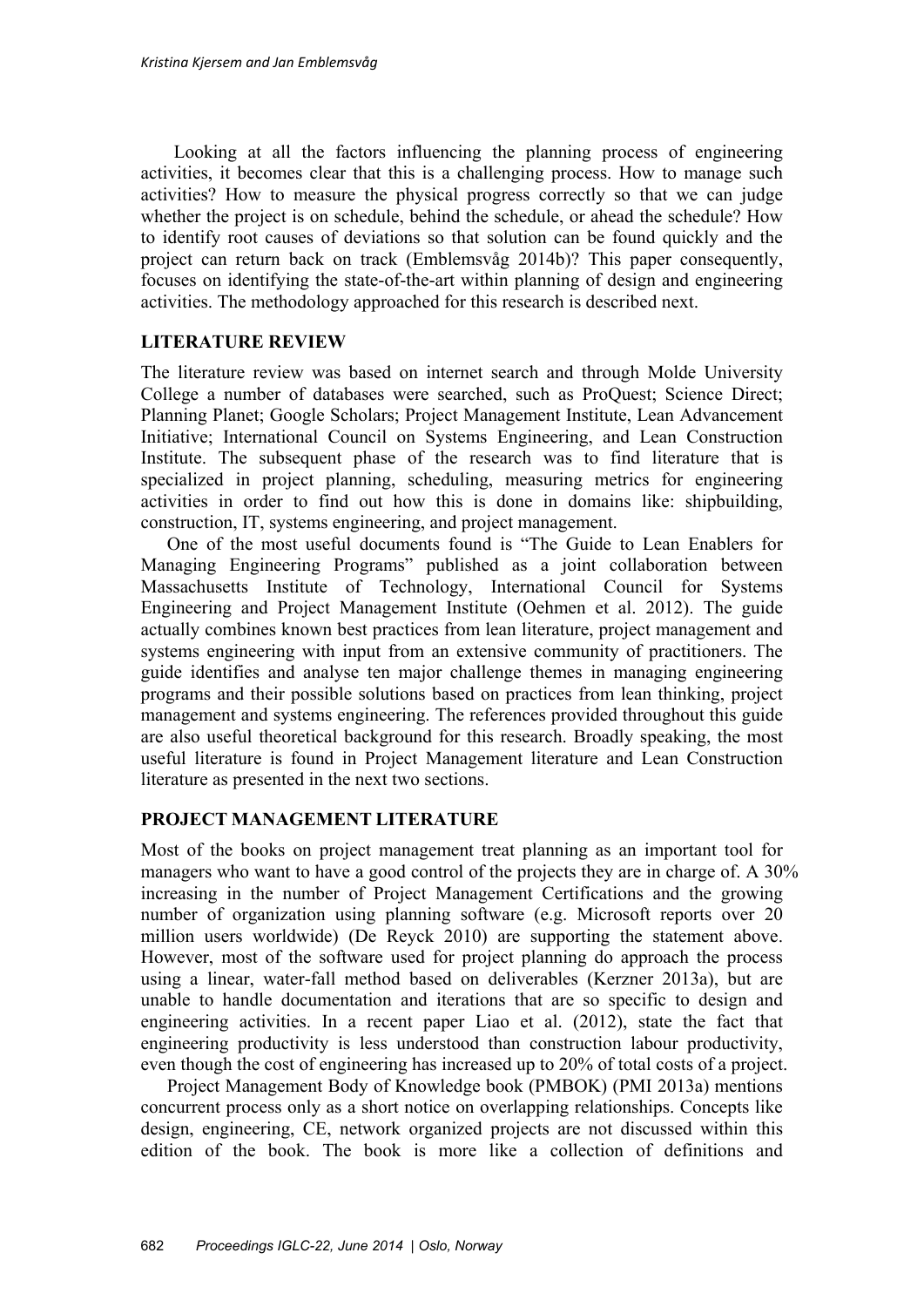recommendations of common used project terms to be implemented in different phases of a project. The planning process is based on a linear strategy, a traditional approach that "*consists of dependent, sequential phases that are executed with no loop feedbacks*" (Fernandez and Fernandez 2009). Among the disadvantage of this approach are: 1) plans do not accommodate change very well; 2) must follow a defined set of processes; 3) requires detailed plans; 4) is not focused on customer value as much as delivering against the plan (Fernandez and Fernandez 2009). The comparison of these characteristics with the needs identified in shipbuilding earlier in this paper indicates a clear mismatch. PMBOK needs an update that can answer to the challenges of more globally dispersed projects managed to fit a concurrent process. Planning and measuring design and engineering activities should be a topic included within PMBOK.

On the other hand, Kerzner (2013a), describes CE as a method of reaching the market faster, but he caution against costly risks connected to using this method. He states that the best way of minimizing risks within project management is for the organization to plan better. Nevertheless, the planning methodology described in his book does not treat the subject of planning for CE processes. However, the author defines virtual teams and their increasing influence on the way projects are managed nowadays. The definition is close to a network organized project and the author identified several types of virtual teams, their characteristics and challenges from the technical and cultural perspectives (Kerzner 2013a). This book fails also to see the needs for a better planning adapted to design and engineering activities.

A more comprehensive book on project management is actually a collection of works of many authors coordinated by Morris and Pinto (2004). This book introduces the network organized projects, its advantages and disadvantages. A whole chapter is dedicated to CE, its advantages and its challenges, while describing different steps on implementing such process. However, here too the planning process is based on the same linear methods used within project management literature, without considering the challenges of planning design and engineering with their iterative nature.

Gray and Larson (2006), approach in their book a more scholastic perspective on the managerial process within project management. They describe the advantages and disadvantages of network organization, but the concept of CE is treated at a superficial level. Being focused more on the manager's work, the book assumes planning for design and engineering activities within the same linear process as PMBOK. Other books treating planning for project management such as (Lewis 2011, Lock 2003, Meredith 1999, Nicholas and Steyn 2012) recommend methods based on the same type of linear solutions, without considering a planning process for CE.

The preliminary results of this research show that project management literature does not take into consideration the evolution of design and engineering tools and the way these challenge the planning processes. Design and engineering activities are considered and planned the same sequential way as production activities. Neither the planning process nor the scheduling does approach the challenges of planning and scheduling concurrent engineering activities. The project management literature treat design and engineering as activities that can be planned and measured with metrics like: hours per drawing, hours per engineered element, and hours per engineered quantity (Liao et al. 2012). In other words, engineering activities are measured on deliverables. But the design and engineering activities consist of more than that and a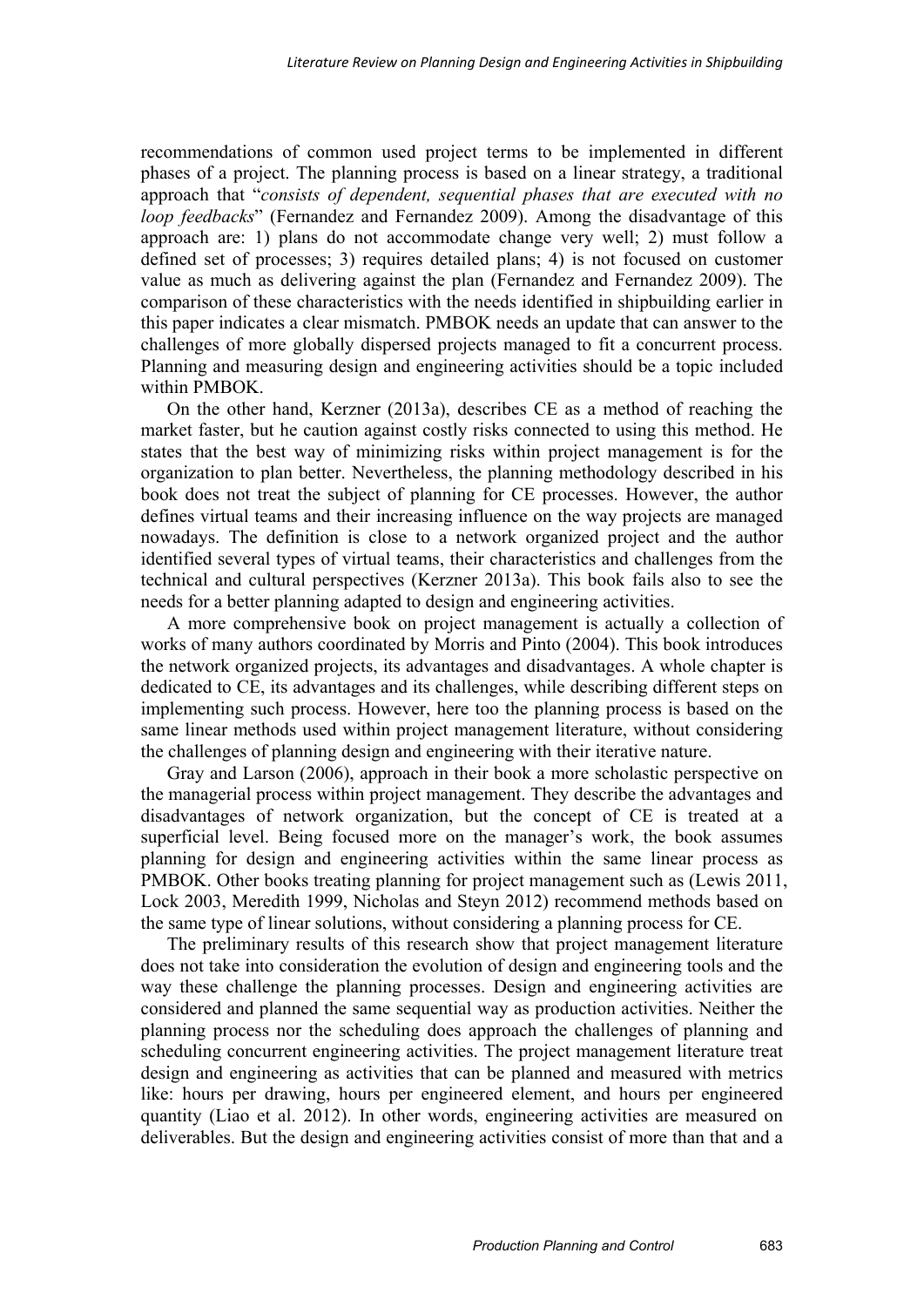good example is that making a drawing today can take 5 minutes whereas the engineering design process prior to delivery can take days, weeks or even months in some cases (Emblemsvåg 2014b). The reason for this is the introduction of the 3D modeling which the traditional project management literature ignores.

The traditional project management methods of measuring progress fit the old ways of engineering a project where determining the duration of making a drawing was done manually by the engineer working on it. Nowadays, the 3D model is produced through collaboration between different specialized engineers who work almost simultaneously within the model. To measure physical progress in the old ways becomes impossible because drawings are merely snapshots from the 3D model and take just minutes to make. This is the primary reason for focusing on 3D modeling in this research.

Within shipbuilding, an interesting aspect to be remarked is that many of the Norwegian shipyards are approximately matrix organizations, but each project becomes a network organized endeavour. Both linear and matrix organized projects implies that team members are co-located on a proximate zone, but this is one of the main challenges within shipbuilding where engineers are globally dispersed and the production process is also divided in several locations. Due to such factors, the literature on shipbuilding studies network organized projects, but under names like: Collaborative Engineering Communities, Multi-Organizational projects; and Project Network (Gronau and Kern 2004, Leufkens and Noorderhaven 2011, Mello and Strandhagen 2011, Wikstrõm et al. 2010). This confirms that the traditional project management is adapting quite slowly to the challenges within the practice and needs an update.

#### **LEAN CONSTRUCTION LITERATURE**

Ever since 90s, lean construction community recognized the need for a change in the way traditional project management plan and measure activities in a project. One of the best examples is the invention of Last Planner System (LPS), a planning tool intended "*to provide the component missing from the traditional project management kit*"(Ballard and Howell 2003). The role of LPS is to increase planning reliability by decreasing workflow variability, through recognizing and removing activity constraints, identifying root causes for non-completion of plans and monitoring its improvement by means of PPC (Olano, Alarcon, and Razuri 2009).

There is a high amount of papers on project planning for both design and production activities on Lean Construction Institute internet page. One of the first papers published on this subject was written by Koskela et., al.(1997) and describes the situation for design departments where chaos and improvization are replacing planning and control. The design management is still a very disscused topic within the field of lean construction. Many of the papers agree on the importance of planning for design activities (Ballard 2000a, Freire and Alarcon 2002, Koskela, Ballard, and Tanhuapaa 1997, Rosas 2013, Wesz, Formoso, and Tzotzopoulos 2013) while others are presenting different cases of applying the concept of design management (Kerosuo et al. 2012, Tzortzopoulos et al. 2005). However, the topic on CE and its challenges for planning and managing design activities seems to not be approached by lean construction literature either. Letens, Farris, and Van Aken (2011), found out that the development of CE as a building technique is not as advanced as it might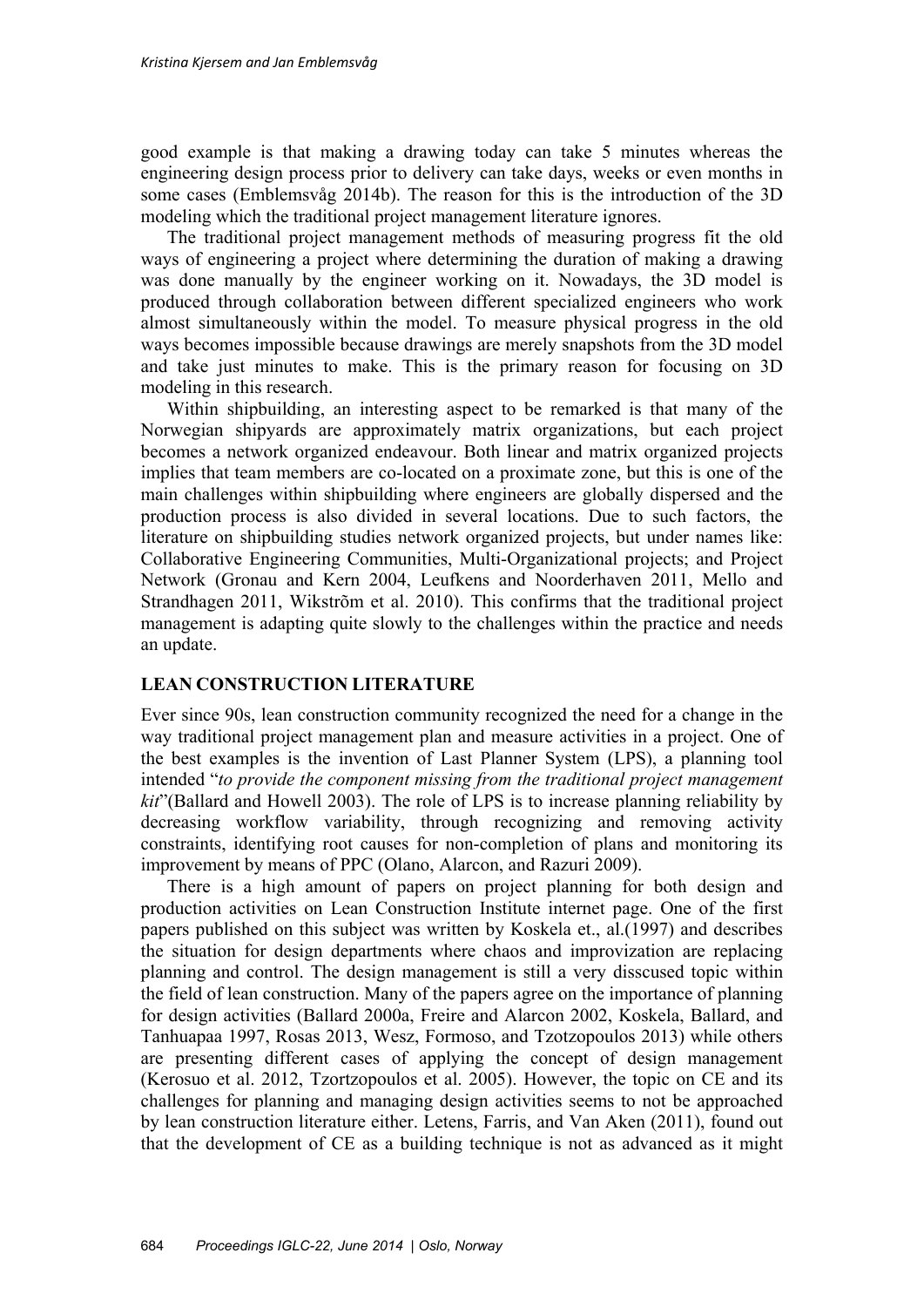seem. They present a report showing that although 75% of aerospace companies and 62% of industry as a whole report on using CE, only 16% confirmed that they had been able to fully implement CE across the company. Some of the reasons are laying in the "*fragmented approach to CE implementation that focuses on improving integration, collaboration, and process compression with a strong bias toward technology, while neglecting value identification and product effectiveness*" (Letens, Farris, and Van Aken 2011). It seems like construction industry is probably slower than shipbuilding in adapting CE as a working process.

Sacks and Barak (2005), study the advantages of using 3D modeling within construction and they recognize the challenges of measuring these activities. They propose a simple method based on constructed facilities rather than document counts. This method is difficult to apply in a building process that is globally dispersed.

Some researchers within lean construction identify the effect of independent design and engineering teams on the flow of information which is losing its flow due to the numerous links within the process (Tribelsky and Sacks 2010). A good example here is a subcontractor waiting for technical information (footprint) from the Technical Coordinator who has ordered that to the Procurement department who ordered that to the supplier. Such interrupted flow of information is also affecting the implementation of CE which is highly dependent on a good communication between entities involved in a project.

Lean construction literature identifies challenging design characteristics and Male (2007), summarizes three of them:1) requirements are often not clearly specified and interpretation of problems are subjective; 2) the process is multidimensional, highly collaborative, and represents the interests of many stakeholders; and 3) problems become gradually clearer as solutions advance. Most of the solutions proposed for dealing with these challenges are based on LPS (Ballard and Howell 2003, Hamzeh, Ballard, and Tommelein 2009, Letens, Farris, and Van Aken 2011, Orihuela, Orihuela, and Ulloa 2011, Reifi, Emmit, and Ruikar 2013, Tilley 2005). However, Kalsaas (2013), and Emblemsvåg (2014a), agreed in that LPS is not able to handle advanced engineering design work and needs a better instrument to measure physical progress for such activities. Solutions proposed by these two authors are inspired form offshore drilling construction and shipbuilding respectively, and propose some interesting improvements to the LPS. Kalsaas (2013), proposes an Integrated Project Engineering Delivery System while Emblemsvåg (2014a) introduces a new approach called Lean Project Planning. These attempts to improve LPS prove that this tool needs some adjustments in order to respond in a better way to challenges like CE, 3D modeling and globally dispersed design/engineering teams. However, so far, no one has provided a satisfactory framework for planning of design and engineering activities.

### **PRELIMINARY FINDINGS AND CLOSURE**

Planning, scheduling and controlling design/engineering activities for 3D modeling activities in a CE process with a network organized project is a scarce subject to find within project management and lean construction literature. One of the reasons for this can be the fact that CE is not yet fully developed and practitioners are trying to figure out some ways to improve this approach. This is probably one of the reasons explaining why this subject is so little approached by project management literature.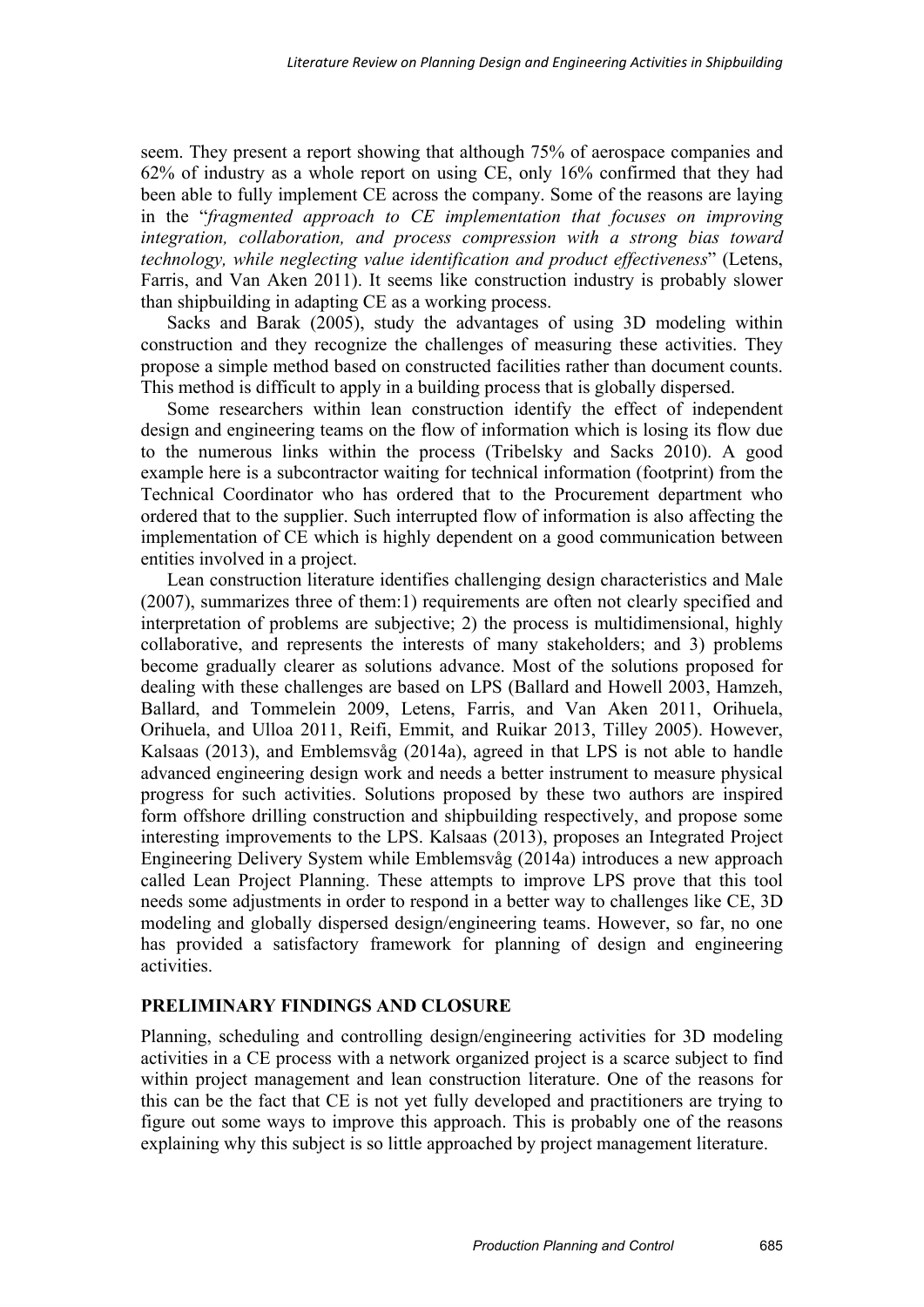Furthermore, both project management and lean construction literature provide very few studies on 3D modelling and its effect on the planning process. While project management literature assumes that measuring such activities can be done in the same way as before (if it was measured before), lean construction literature acknowledges the need for improving LPS for a better adaptation to technology changes.

The project management literature recommends that the project organizational structure should be designed to fit the project's needs, but the network organized project is recognized only by two sources who do not study the effect such organization has on the planning process. On the other hand, construction industry has been using similar project organization, but the authors found no sources within lean construction literature that study this type of project organization from the planning perspective.

Therefore, the preliminary finding of this paper is that there is a need for a better way for planning, scheduling and controlling design- and engineering activities. However, finding new solutions must take into consideration the challenges brought by 3D modeling, iterative design and engineering activities, CE and the way projects are organized. This is not yet achieved by any as far as we have been able to identify, and this is the most important finding so far.

It should be noted that before we can be conclusive about this finding, we must properly review the field of Systems Engineering although preliminary findings based on (Oehmen et al. 2012) indicate that Systems Engineering also has little to offer with respect to this research.

#### **REFERENCES**

- Andristos, Fivos, and Juan Perez-Prat. 2000. State-of-the-art report on: The Automation and Integration of Production Processes in Shipbuilding. Institute for Systems, IT & Safety: European Commission, Joint Research Centre.
- Ballard, Glenn. 2000a. "Managing work flow on design projects." *CIB W96 Architectural Management*
- Ballard, Glenn, and Gregory Howell. 2003. An Update on Last Planner. Paper read at IGLC - 11, at Virginia, USA.

De Reyck, Bert. 2010. "Effective Project Planning: Making the Most of Project Planning Tools." *Production and Inventory Management* no. 46 (2):10-25.

Eckert, Claudia M., and P. John Clarkson. 2010. "Planning development process for complex products." *Research in Engineering Design* no. 21:153-171. doi: 10.1007/s00163-009-0079-0.

Emblemsvåg, Jan. 2012. Execution Planning Training. VARD internal site.

- Emblemsvåg, Jan. 2014a. "Lean Project Planning: Using lean principles in project planning " *International Journal of Construction Project Management*
- Emblemsvåg, Jan. 2014b. "Lean Project Planning in Shipbuilding " *Journal of Ship Production and Design*
- Fernandez, Daniel J., and John D. Fernandez. 2009. "Agile Project Management Agilism Versus Traditional Approaches " *Journal of Computer Information Systems* no. 49 (2):10-17.
- Freire, Javier, and Luis Alarcon. 2002. "Achieving Lean Design Process: Improvement Methodology." *JOURNAL OF CONSTRUCTION ENGINEERING AND MANAGEMENT* no. 128 (3):248-256.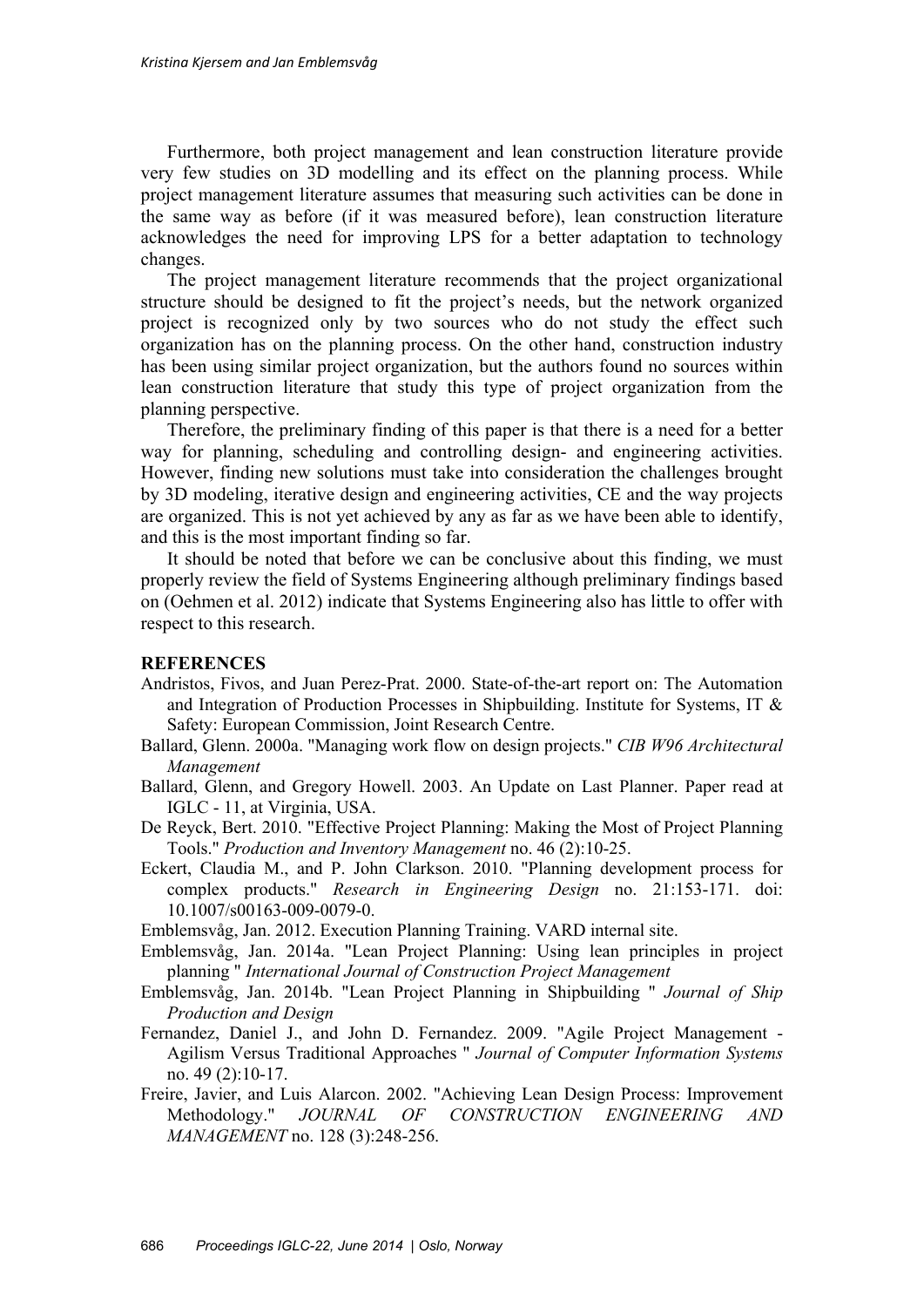- Gray, Clifford F., and Erik Larson. 2006. *Project Management: The Managerial Process*. 3rd Edition ed: McGraw-Hill Irwin.
- Gronau, Norbert, and Eva-Maria Kern. 2004. Collaborative Engineering Communities in Shipbuilding. In *Virtual Enterprises and Collaborative Networks - IFIP 18th World Computer Congress TC5/WG5.5 - 5th Working Conference on Virtual Enterprises*  Toulouse
- Hamzeh, Farook R., Glenn Ballard, and Iris D. Tommelein. 2009. Is the Last Planner System Applicable to Design? A Case Study. Paper read at IGLC-17, at Taipei, Taiwan.
- Kalsaas, Bo Terje. 2013. Integration of Collaborative LPS-Inspired and Rationalistic Planning Processes in Mechanical Engineering of Offshore Drilling Constructions. Paper read at IGLC - 21, at Fortaleza, Brazil.
- Kerosuo, Hannele, Tarja Mãki, Ricardo Codinhoto, Lauri Koskela, and Reijo Miettinen. 2012. In time at last - adaption of Last Planner tools for the design phase of a building project. Paper read at IGLC - 20, at San Diego, USA.
- Kerzner, Harold. 2013a. *Project Management A System Approach to Planning, Scheduling, and Controlling*. Eleventh edition ed. John Wiley & Sons, Inc., Hoboken, New Jersey.
- Kerzner, Harold. 2013b. Project Management Metrics, KPIs, and Dashboards: A guide to Measuring and Monitoring Project Performance. John Wiley and Sons, Inc., Hoboken, New Jersey: International Institute for Learning, Inc., New York.
- Koskela, Lauri, Glenn Ballard, and Veli-Peka Tanhuapaa. 1997. Towards Lean Design Management. Paper read at IGLC - 5, at Gold Coast, Australia.
- Letens, Geert, Jennifer A. Farris, and Eileen M. Van Aken. 2011. "A Multilevel Framework for Lean Product Development System Design " *Engineering Management Journal* no. 23 (1):69-85.
- Leufkens, Aukje S., and Niels G. Noorderhaven. 2011. "Learning to collaborate in multiorganizational projects." *International Journal of Project Management* no. 29:432- 441.
- Lewis, James P. 2011. *Project Planning, Scheduling & Control: the ultimate hands-on guide to bringing projects in on time and on budget* 5th ed. USA: McGraw-Hill.
- Liao, Pin-Chao, Stephen R. Thomas, William J. O'Brien, Jiukun Dai, Stephen P. Mulva, and Inho Kim. 2012. "Benchmarking project level engineering productivity." *Journal of Civil Engineering and Management* no. 18 (2).
- Lock, Dennis. 2003. *Project Management*. Eight ed: Gower.
- Male, Steve, Denise Bower, and Bernard Aritua. 2007. Design management: changing roles of the professions. Paper read at Proceedings of the Institution of Civil Engineers.
- Mello, Mario Henrique, and Ola Jan Strandhagen. 2011. "Supply chain management in the shipbuilding industry: challenges and perspectives." *Journal Engineering for the Maritime Environment* no. 225 Part M. doi: 10.1177/1475090211406836.
- Meredith, Jack R. 1999. "Reconsidering the philosophical basis of OR/OM." *Operation Research* no. 49 (3):325-333.
- Morris, Peter W., and Jeffrey K. Pinto. 2004. *The Wiley guide to managing projects*.
- Nicholas, John M., and Herman Steyn. 2012. *Project Management for Engineering, Business and Technology* 4th ed. USA and Canada: Taylor & Francis Group.
- Oehmen, Josef, Bohdan "Bo" W. Oppenheim, Deborah Secor, Eric Norman, Eric Rebentich, Joseph A. Sopko, Marc Steuber, Rick Dove, Kambiz Moghaddam, Steve McNeal, Mark Bowie, Mohamed Ben-Daya, Wolf Altman, and John Driessnack.